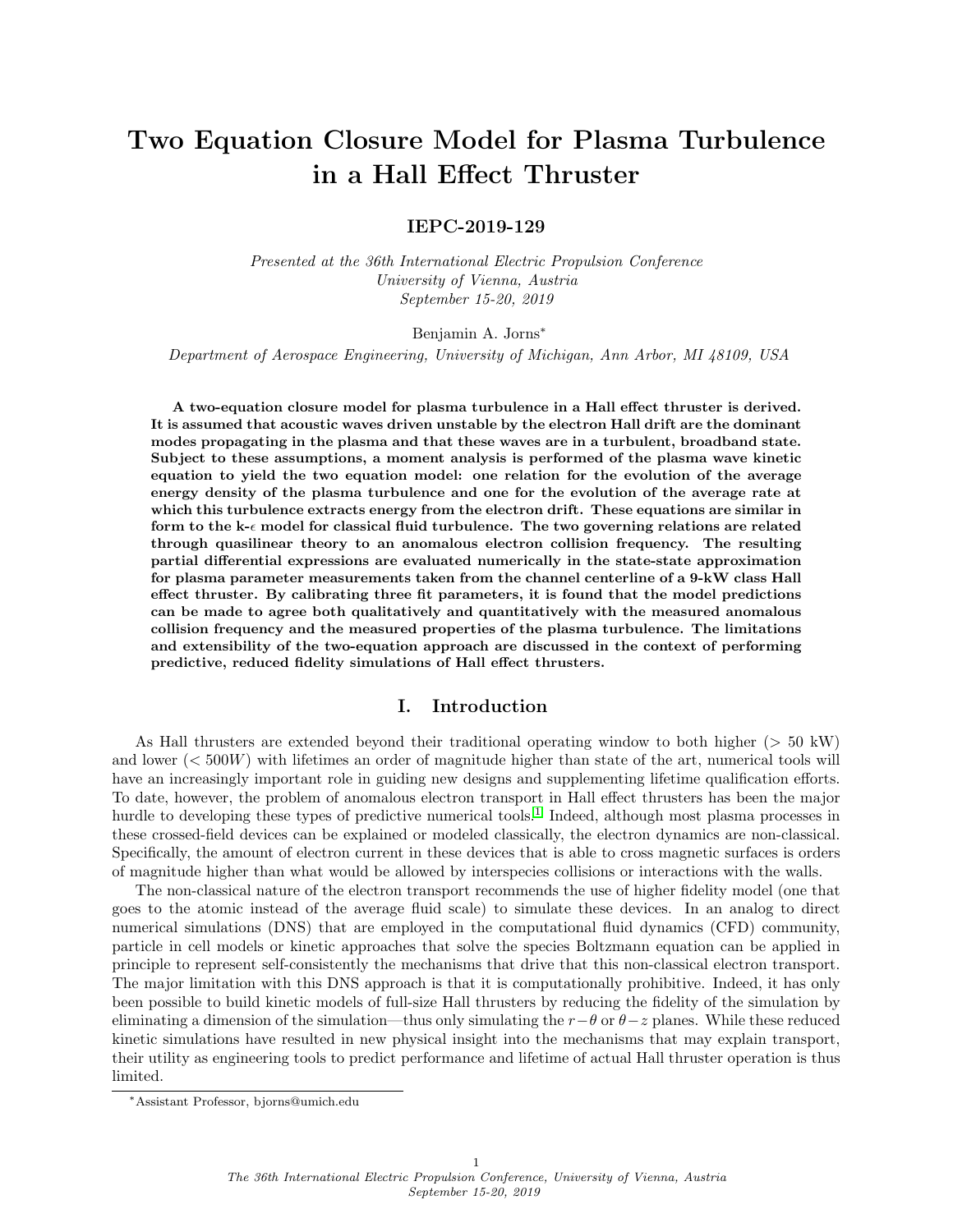In light of these challenges with DNS approaches, fluid-based or hybrid plasma models are a preferred engineering tool for the practical modeling of Hall thrusters. With shorter convergence times and minimal numerical noise, they provide the capability for rapid simulation and evaluation of different device configurations and operating conditions. The use of fluid models comes at the expense of fidelity. It has been found that due to the non-classical electron transport, classical fluid formulations such as the Branginskii closure model, cannot be applied to describe the electron dynamics in Hall thrusters.<sup>[2,](#page-10-0) [3](#page-10-1)</sup> In order to be able to increase the effective cross-field current in these simulations to be more in line with measurements, it is necessary to add additional source terms in the governing equations for the electron dynamics. The introduction of additional terms opens the governing equations (more unknowns than equations). In order to close the set of equations, a closure model, i.e. an additional set of governing equations, must be found for the new source terms.

There have been a number of attempts at identifying a closure model for the anomalous transport in fluid-based Hall thruster codes.<sup>[3](#page-10-1)[–17](#page-10-2)</sup> These begin with the assumption that the anomalous electron transport can be represented with an effect force density characterized by a scalar transport coefficient that represents either a higher effective collision frequency, or equivalently, a higher electron mobility. Different models are then proposed for this anomalous collision frequency as it depends either on position or local fluid properties. Most transport closures to date for Hall effect thrusters are zero-equations. They are algebraic expressions that depend on the background plasma properties (e.g. density, temperature, or gradients in these properties) or location in the thruster. We have summarized the most popular expressions of these in our work in Ref. [16.](#page-10-3) As an example, the simplest, and until the early 2000s, the mostly widely used expression was to assume Bohm scaling for the anomalous collision frequency.[2](#page-10-0) While algebraic closures such as these benefit from simplicity, they have limitations either related to the quality of their predictions or their predictive capability. For instance, the approach adopted by Mikellides et al is to specify an expression for the collision frequency that depends only on spatial location.[3](#page-10-1) While with appropriate calibration against experimental data, this model can be used to yield nearly exact matches to experimental results, this closure is not extensible to other operating conditions. On the other hand, while other algebraic closures are first-principles in that they are derived based on a direct consideration of the plasma processes driving the transport, it was shown in Ref. [16](#page-10-3) that most of these first-principles zero equation models have limited capability to predict the actual distribution of electron transport. In an effort to overcome the limitations of these models as well as the fully empirical approach, in our most recent work, we have used machine-based discovery to identify potential algebraic closure models. The results ultimately yielded an order of magnitude improvement over several algebraic closure models employed to date, though the results admittedly were not rooted in a first-principles derivation. Indeed, more broadly speaking, it is questionable if any zero-equation models will be able predict with a high degree of fidelity the nuanced transport processes in the Hall thruster.

With this in mind, there has been a focus in the past decade in developing more sophisticated, singleequation models for the turbulence. These have been inspired by the discovery that current-driven electrostatic turbulence may be the dominant driver for the transport in these systems.[18,](#page-10-4) [19](#page-10-5) Single equation closure efforts have focused on developing a differential equation based on quasilinear wave theory for how the energy in this turbulence evolves in the thruster.<sup>[8,](#page-10-6) [11,](#page-10-7) [17](#page-10-2)</sup> Through a quasilinear approximation (c.f. Ref. [20\)](#page-10-8), this energy then can be related to an effective anomalous collision frequency. While these efforts have served to improve in principle the fidelity of fluid-based simulations to the real system, they all have encountered a common paradox. In order to model the growth of the energy in the turbulence, it is necessary to invoke arguments from quasilinear theory about the rate at which the turbulence extracts energy with the background plasma. In particular, this rate of growth is assumed to be proportional to the dominant source of electron energy in the plasma, the Hall effect drift. As a result, single equation closure models that employ a classical quasilinear growth rate predict that the turbulence energy, its growth, and as a result, the effective collision frequency will all be highest where the Hall effect drift is the largest in the discharge. This location is coincident with the location of peak electric field. However, a strong anomalous collision frequency will promote cross-field electron transport, thereby leading to lower electric fields. Indeed, the electric field is highest in the thruster precisely where the anomalous collision frequency is lowest. As a result, unmodified single equation turbulence models predict a maximum anomalous collision frequency where in fact it should be the lowest in the discharge.

Faced with this limitation, it has been recognized that a single-equation model founded in simple quasilinear theory s not sufficient to accurately represent the effective collision frequency. Instead, it is necessary to develop a more nuanced method for accounting for how the rate at which the turbulence extracts energy from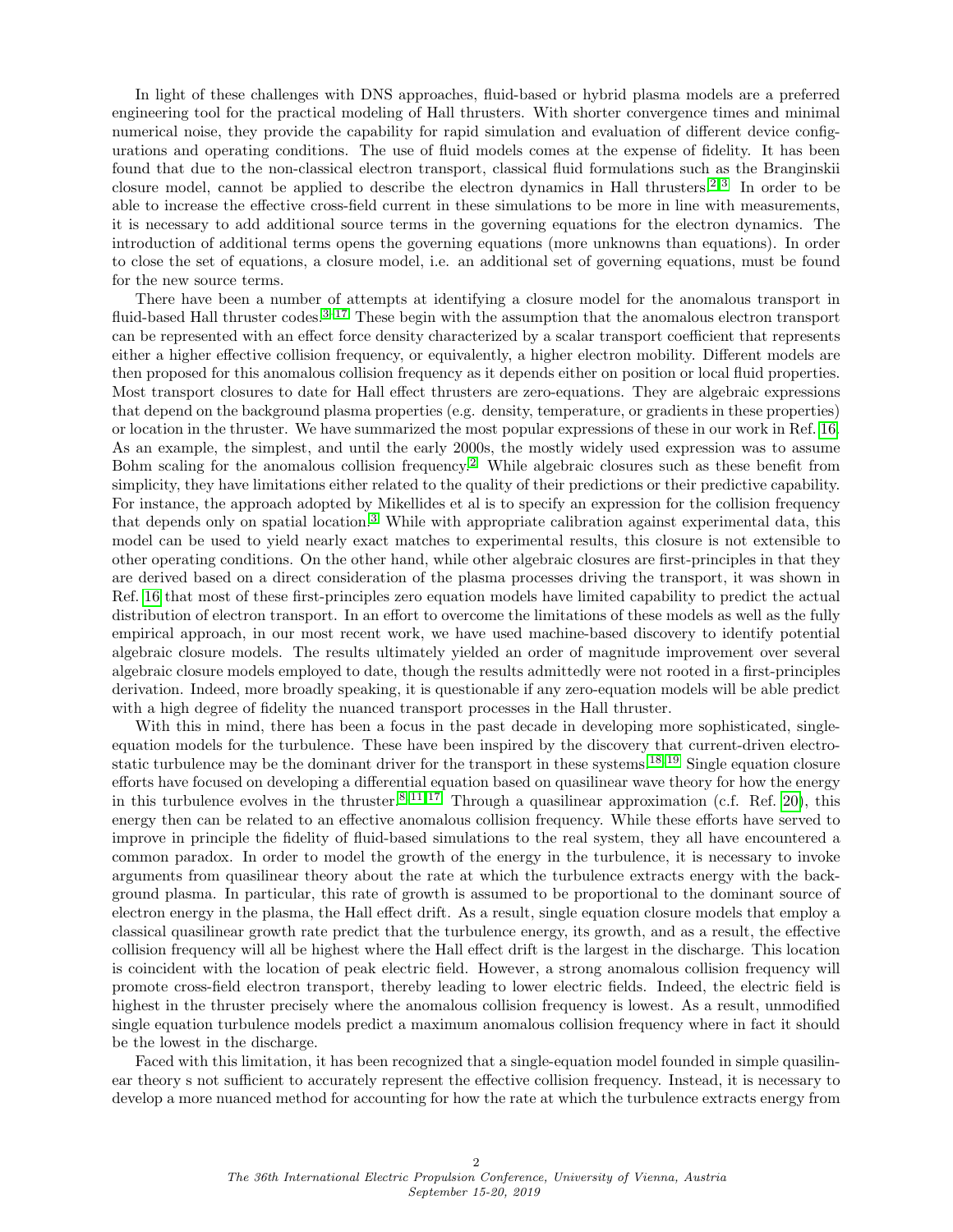the plasma may be modified from its quasilinear form. To this end, i is commonly assumed that the wave growth is capped by a saturation process (e.g. ion wave trapping).<sup>[10,](#page-10-9) [15,](#page-10-10) [17](#page-10-2)</sup> Similarly, ad hoc corrections have been applied to the rate of energy exchange of the turbulence with the background plasma. These correct for the fact that it is anticipated that nonlinear processes such as wave-wave coupling<sup>[21](#page-10-11)</sup> or the formation of non-Maxwellian distributions<sup>[10](#page-10-9)</sup> will modify the rate at which the plasma can extract energy from the plasma from its its quasilinear form. These corrections could be classified as 1.5 equation closures as they combine a full differential equation describing the wave energy density with an algebraic one for the rate at which the turbulence exchanges energy with the electrons. These 1.5 closure models have been able to demonstrate, with a small degree of calibration against data, a marked ability to match experimental measurements.

The success of these 1.5 models suggests that higher fidelity can be achieved with a closure model that does take into account both the evolution of the turbulence and the evolution of the rate at which the turbulence extracts energy from the plasma. A similar conclusion was reached a number of decades ago in the development of turbulence closure models for classical CFD problems.[22](#page-10-12) This had led to the celebrated and widely used  $k - \epsilon$  and  $k - \omega$  models. The success of these models in capturing a wide range of physical processes in the CFD field recommends a similar two-equation problem for the Hall thruster closure problem. The goal of this work is derive such a model–one in which full differential governing equations are derived for both the total turbulent energy and the rate at which this turbulence extracts energy from the background plasma. To this end, this paper is organized in the following way. In the first section, we overview the assumptions in our approach and introduce the master equation we use for describing the transport of the plasma turbulence in our system, the plasma wave kinetic equation. We then take moments of this equation and combine them phenomenological arguments about non-linear processes include wave-wave coupling and kinetic effects to arrive at a two equation model. In the next section, we compare these models to experimental data. Finally, in the last section, we discuss the limitations of the model and how it may be extended to developing closed fluid models for the Hall thruster.

### II. Two equation closure

The goal of this section is to determine for a Hall thrusters expressions both for the evolution of the total plasma turbulence energy density,  $W_T$ , as well as the average rate at which this turbulence extracts energy from the background plasma,  $\langle \omega_i \rangle$ . To this end, we make the following assumptions about the plasma turbulence consistent with simulations and experiments performed to date:

- The constituent waves in the spectrum are electrostatic and primarily oriented the Hall direction with acoustic-like dispersion given approximately by  $\omega_r = c_s k_\theta + \vec{k} \cdot \vec{u}_i \approx c_s k_\theta$  where  $\vec{k}$  is the wave vector of a given mode,  $k_{\theta}$  is the component of the wavenumber in the azimuthal direction,  $c_s$  is the ion sound speed,  $\vec{u}_i$  denotes the ion drift velocity, and  $\omega_r$  is the frequency of the  $k^{th}$  wave.<sup>[23](#page-10-13)</sup>
- Although the waves are oriented in the Hall direction, the group velocity is dominated by the ion drift,  $\vec{v}_g = \partial \omega_r / \partial \vec{k} = \vec{u}_i$ . This group velocity is independent of wave vector.
- The growth of the waves is driven by a collisionless interaction (inverse electron Landau or cyclotron damping) with the electron current in the Hall direction such that for the  $k^{th}$  mode we can write  $\omega_i = \beta \omega_r M_e = \beta k_\theta c_s M_e$  where  $M_e$  denotes the electron Mach number in the Hall direction and  $\beta$  is a term that represents a potential departure of the electron distribution from Maxwellian.<sup>[10,](#page-10-9) [15,](#page-10-10) [17,](#page-10-2) [24](#page-10-14)</sup>
- The wave spectrum is turbulent characterized by propagating waves that are broadband and random phase.[19,](#page-10-5) [25,](#page-10-15) [26](#page-10-16) Random phase averaging thus can be applied to determine average properties of the turbulence spectrum such as  $W_T$  and  $\langle \omega_i \rangle$ .

With these assumptions in mind, we introduce a master equation, the plasma wave-kinetic equation, to describe the evolution of wave properties in the plasma:<sup>[27](#page-10-17)</sup>

<span id="page-2-0"></span>
$$
\frac{\partial N_{\vec{k}}}{\partial t} + \vec{\nabla} \cdot \left( N_{\vec{k}} \vec{v}_g \right) - \nabla_{\vec{k}} \cdot \left( N_{\vec{k}} \nabla \omega_r \right) = N_{\vec{k}} \left( 2\omega_i - 2\omega_{loss} + \mathcal{C} \left[ N_{\vec{k}}, N_{\vec{k'}} \right] \right),\tag{1}
$$

where  $N_{\vec{k}}$  denotes the wave action density,  $\omega_i$  is the growth rate or rate at which the  $k^{th}$  mode extracts energy from the plasma,  $\omega_{loss}$  is the dissipation rate of the  $k^{th}$  wave,  $\mathcal{C}\left[N_{\vec{k}}, N_{\vec{k'}}\right]$  denotes nonlinear processes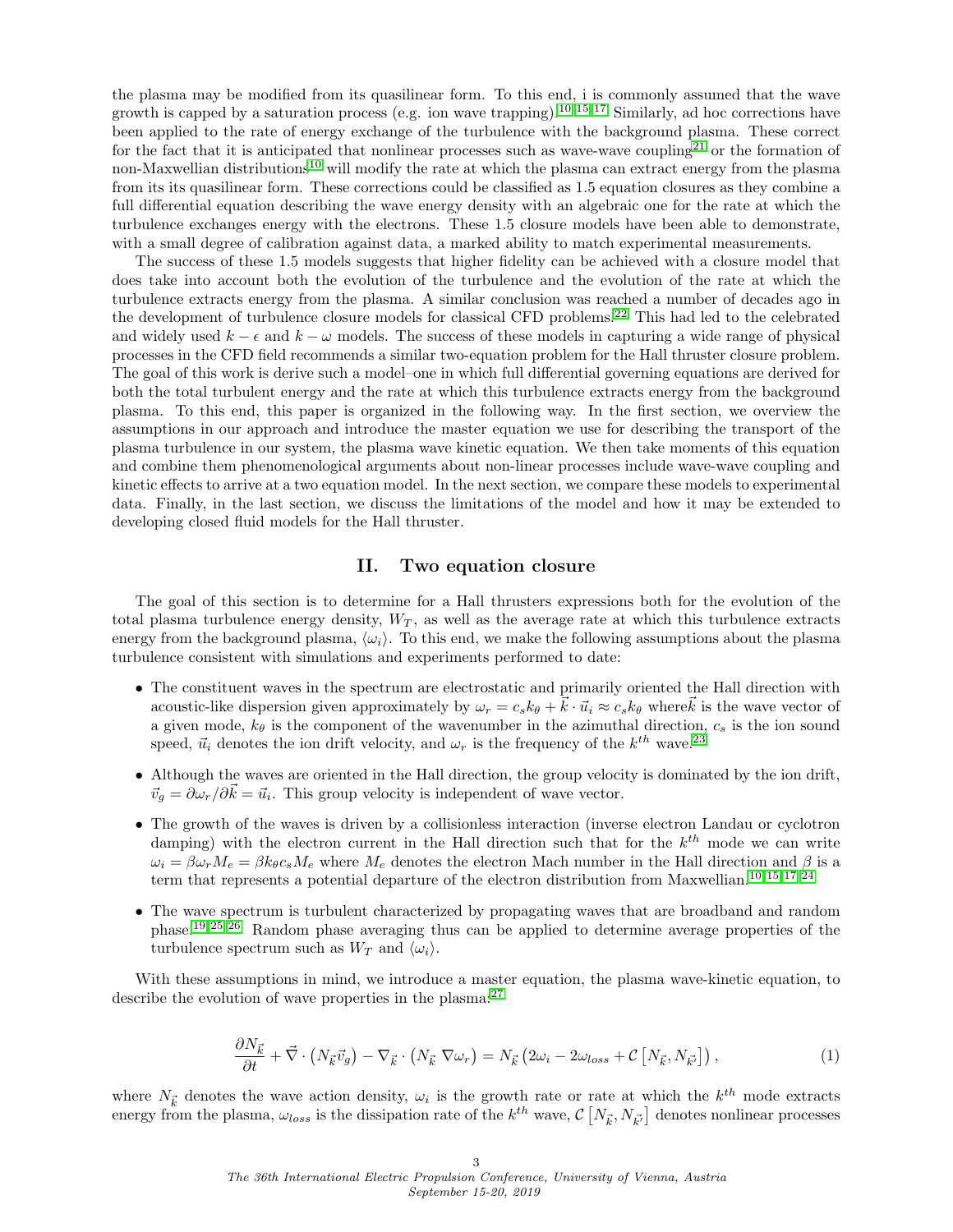including wave-wave interactions and wave-wave-particle interactions with the broadband plasma turbulence spectrum. Physically, Eq. [1](#page-2-0) is the analog to the Boltzmann equation for plasma species where instead of a density distribution,  $f_s(\vec{v}, \vec{x})$ , of a given particle species as a function of velocity and position, we instead follow the density of plasmons (wavepackets),  $N_{\vec{k}}(\vec{k}, \vec{x})$  as a function of wavevector and position. The left hand side thus represents the convection of the plasmons in real and wavevector space. The right hand side includes source terms for growth, dissipation, and effective "collision" term that represents the re-distribution of energy (the analog of thermalization of a plasma species) in the wave power spectrum through wave-wave interactions. In direct analogy to an interspecies collision operator, it is assumed that  $\mathcal{C}\left[N_{\vec{k}}, N_{\vec{k'}}\right]$  conserves total plasmon number density<sup>[28,](#page-10-18) [29](#page-10-19)</sup> and drives the power spectrum of waves to an equilibrium shape as a function of  $\vec{k}$ .

Keeping with the interpretation of Eq. [1](#page-2-0) as describing the evolution of the distribution function for the plasmons, we can arrive at expressions for the two quantities of interest by taking the zeroth and first moments with respect to the wavevector,  $\vec{k}$ . The zeroth moment yields

<span id="page-3-0"></span>
$$
\frac{\partial N_T}{\partial t} + \vec{u}_i \cdot \nabla N_T = 2N_T \left( \langle \omega_i \rangle - \langle \omega_{loss} \rangle - \nabla \cdot \vec{u}_i \right),\tag{2}
$$

where we have denoted averaged quantities  $\langle x \rangle = \left[ \int x N_{\vec{k}} d\vec{k} \right] / N_T$  and defined the total wave action over the turbulent as  $N_T = \left[\int N_{\vec{k}} d\vec{k}\right]$ . In order to relate Eq. [2](#page-3-0) to the total wave energy density,  $W_T$ , in the power spectrum, we note that per the definition of wave action,  $W_T = \left[\int \omega_r N_{\vec{k}} d\vec{k}\right]$ . We thus can write

$$
\frac{\partial W_T}{\partial t} + \vec{u}_i \cdot \nabla W_T = 2W_T \left( \langle \omega_i \rangle - \langle \omega_{loss} \rangle - \nabla \cdot \vec{u}_i - \frac{D}{Dt} \left[ \ln \left[ \langle \omega_r \rangle \right] \right] \right) \tag{3}
$$

In order to simplify this expression further, we make the assumption that the rate in change of the logarithm of the average frequency of the spectrum is a weakly varying term compared to the growth and damping terms such that

<span id="page-3-1"></span>
$$
\frac{\partial W_T}{\partial t} + \vec{u}_i \cdot \nabla W_T = 2W_T \left( \langle \omega_i \rangle - \langle \omega_{loss} \rangle - \nabla \cdot \vec{u}_i \right). \tag{4}
$$

This result represents the evolution of the total wave energy density of the plasma turbulence in the volume with the left hand side representing the convection and the right hand side representing sources and sinks. It is the first equation in our two equation turbulence model.

The second equation for model describes the evolution of the major unknown in Eq. [4,](#page-3-1)  $\langle \omega_i \rangle$ , the average rate at which the waves are able to extract energy from the ambient plasma. To find a governing equation for this expression, we note that we are also looking for an evolution term of the form:

$$
\frac{D}{Dt} \left[ \langle \omega_i \rangle \right] = c_s \beta M_e \frac{D}{Dt} \left[ \langle k_\theta \rangle \right] + c_s \langle k_\theta \rangle \frac{D}{Dt} \left[ \beta M_e \right] + \langle \omega_i \rangle \frac{D}{Dt} \left[ \ln c_s \right]
$$
\n
$$
\frac{D}{Dt} = \frac{\partial}{\partial t} + \vec{u}_i \cdot \nabla
$$
\n(5)

We can evaluate the first term on the right hand side by taking the first moment of Eq. [1](#page-2-0) with respect to the wave vector and isolating the  $k_{\theta}$  component. This yields approximately (Appendix):

<span id="page-3-3"></span><span id="page-3-2"></span>
$$
\frac{D}{Dt} \left[ \langle k_{\theta} \rangle \right] = 2 \langle \omega_i \rangle \left( k_{max} - \langle k_{\theta} \rangle \right) - c_2 \langle \omega_r \rangle \langle k_{\theta} \rangle \frac{W_T}{n_e T_e},\tag{6}
$$

where  $n_e$  denotes the local electron density,  $T_e$  is the electron temperature, and we have introduced a constant coefficient,  $c_2$ . Eq. [6](#page-3-2) represents the evolution of the average wavenumber of the spectrum. The first term on the right hand side physically reflects the fact that the linear growth of the turbulent spectrum is non-monotonic as a function of wavenumber and exhibits a maximum value. This maximum growth for the plasma turbulent in the Hall thruster is typically assumed to scale either the inverse of the Debye length or a wavenumber dictated by a cyclotron resonance.<sup>[10,](#page-10-9) [30](#page-10-20)</sup> Since new plasmons in the spectrum will be preferentially created at this wavelength corresponding to growth rate, the function of this first term is to drive the average value of the wavenumber in the spectrum to this value. The second term on the right hand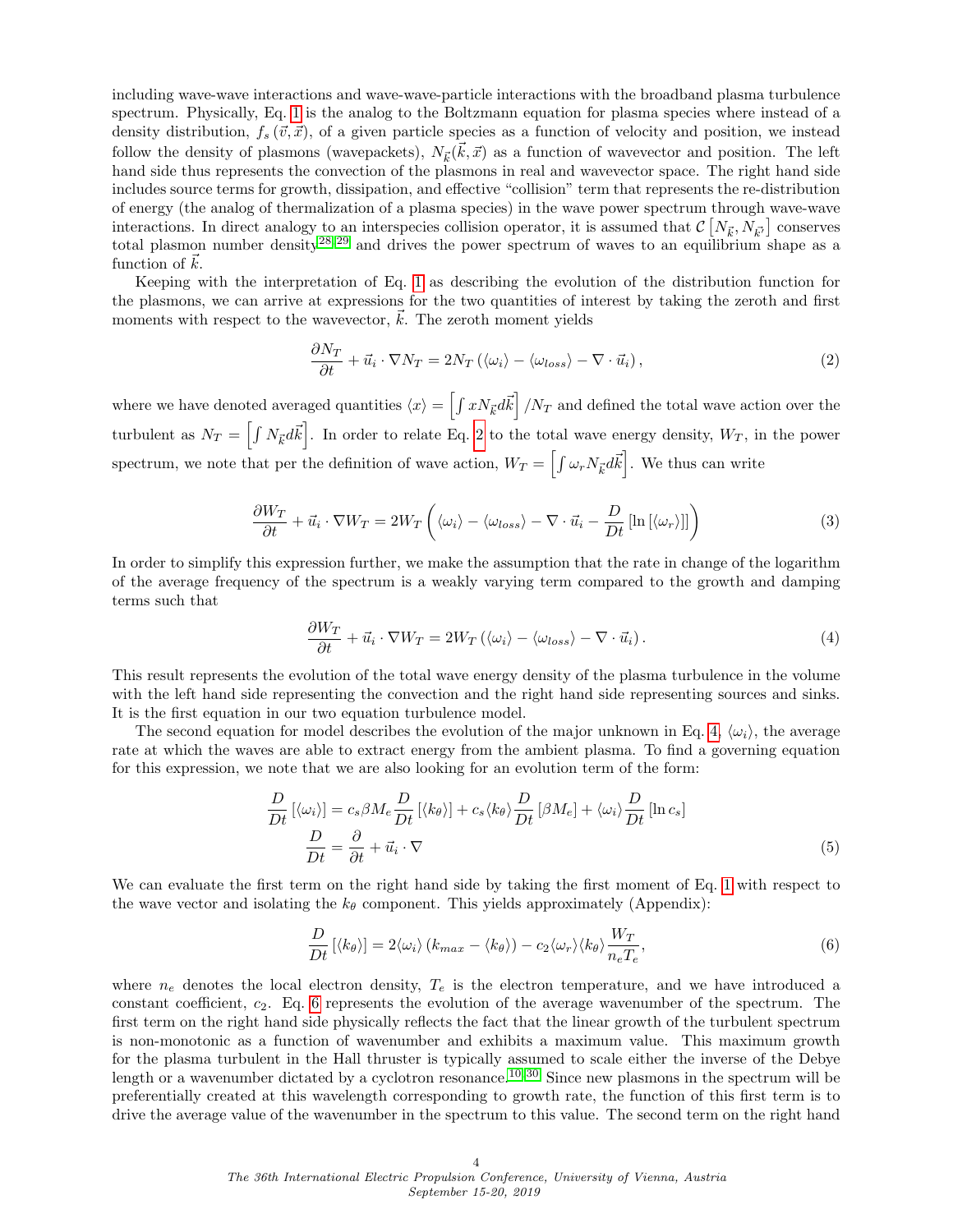side represents nonlinear, wave-wave coupling effects. These effects transport energy across the length scale of the spectrum, pushing it from shorter wavelengths to longer in an inverse energy cascade. This effect has been noted experimentally and numerically in Hall thrusters.  $\mathbf{^{21,31}}$  $\mathbf{^{21,31}}$  $\mathbf{^{21,31}}$ 

Returning to Eq. [5,](#page-3-3) we recognize that since the waves of interest are driven by a collisionless interaction, we can invoke the quasilinear theory of electrostatic waves to write for ion acoustic like modes::<sup>[27](#page-10-17)</sup>

$$
\omega_i = \pi k c_s \left(\frac{T_e}{m_i}\right) f'_e \left(c_s\right),\tag{7}
$$

where  $f'_e(v_\theta)$  denotes the derivative of the electron velocity distribution function with respect to the electron velocity component in the Hall direction. Combining this result with our definition of  $\omega_i$ , we thus recognize that

$$
\beta M_e = \pi \left(\frac{T_e}{m_i}\right) f'_e \left(c_s\right). \tag{8}
$$

In the limit that  $f_e(v_\theta)$  is a Maxwellian distribution, we recover the classical result for current driven acoustic modes that  $\beta = (m_e/m_i)\sqrt{\pi/2}$ . However, we note that the presence of strong waves can lead to a deformation of the electron distribution function from Maxwellian.<sup>[10,](#page-10-9) [24](#page-10-14)</sup> While it is not possible to capture this deformation self-consistently without a full kinetic solution of the distribution function, we can make an approximation by employing scaling derived from quasilinear theory. Specifically, we consider the convective derivative:

$$
\frac{D}{Dt}\left[\beta M_e\right] = \frac{\pi}{m_i} \left(\frac{D}{Dt}\left[T_e\right]f'_e\left(c_s\right) + T_e \frac{D}{Dt}\left[f'_e\left(c_s\right)\right]\right). \tag{9}
$$

For the time derivative of the second term, we recognize that the rate of deformation of the velocity distribution function at the resonant condition, i.e. where the electron velocity is equal to the wave speed,  $v_{\theta} = c_s$  is proportional to the wave energy density and the growth rate of the wave. This allows us to write by inspection (and leveraging Chapt. 15 of Ref. [27\)](#page-10-17):

$$
\frac{D}{Dt}\left[\beta M_e\right] = \left(\frac{\pi}{m_i}\frac{D}{Dt}\left[T_e\right]f'_e\left(c_s\right) - \pi \langle k_\theta \rangle c_s \frac{T_e}{m_i}\frac{W_T}{n_e T_e}f'_e\left(c_s\right)\right) \tag{10}
$$

$$
\frac{D}{Dt}\left[\beta M_e\right] = \beta M_e \left(\frac{D}{Dt}\left[\ln[T_e]\right] - \langle k_\theta \rangle c_s \frac{W_T}{n_e T_e}\right) \tag{11}
$$

We again neglect the change in the logarithmic term compared to the second term on the right hand side to find the simplified result:

<span id="page-4-1"></span><span id="page-4-0"></span>
$$
\frac{D}{Dt}\left[\beta M_e\right] = -\langle\omega_i\rangle \frac{W_T}{n_e T_e}.\tag{12}
$$

The physical significance of this equation can be understood in the context of  $\beta M_e$  which we have defined to represent the change of the wave growth as the electron distribution is modified from a Maxwellian. As the rate at which the turbulence extracts energy from the plasma increases and as the actual level of plasma turbulence increases, we anticipate that the deviation from Maxwellian will increase. These effects should drive this parameter,  $\beta M_e \rightarrow 0$  which is in fact satisfied by Eq. [12.](#page-4-0)

Armed with this result, we substitute Eq. [12](#page-4-0) and Eq. [6](#page-3-2) into Eq. [5](#page-3-3) to find

$$
\frac{D}{Dt} \left[ \langle \omega_i \rangle \right] = 2 \langle \omega_i \rangle \left( \omega_{max} - \langle \omega_i \rangle \right) - c_2 \frac{1}{M_e} \langle \omega_i \rangle^2 \frac{W_T}{n_e T_e}, \tag{13}
$$

where we have folded all constants leading the term  $\langle \omega_r \rangle \langle \omega_i \rangle \frac{W_T}{n_e T_e}$  into  $c_2(\beta)$ , which is now also a function of  $\beta$ . We make the approximation for simplicity, however, that this is a weak dependence, allowing  $c_2$  to be constant. Physically, Eq. [13](#page-4-1) shows how the average rate at which the turbulence extracts energy from the electrons has two counteracting influences. The first term on the right hand side drives the average growth of the spectrum to the frequency that corresponds to the maximum linear growth of the spectrum. The second term, on the other hand, represents nonlinear effects that include both the non-thermalization of the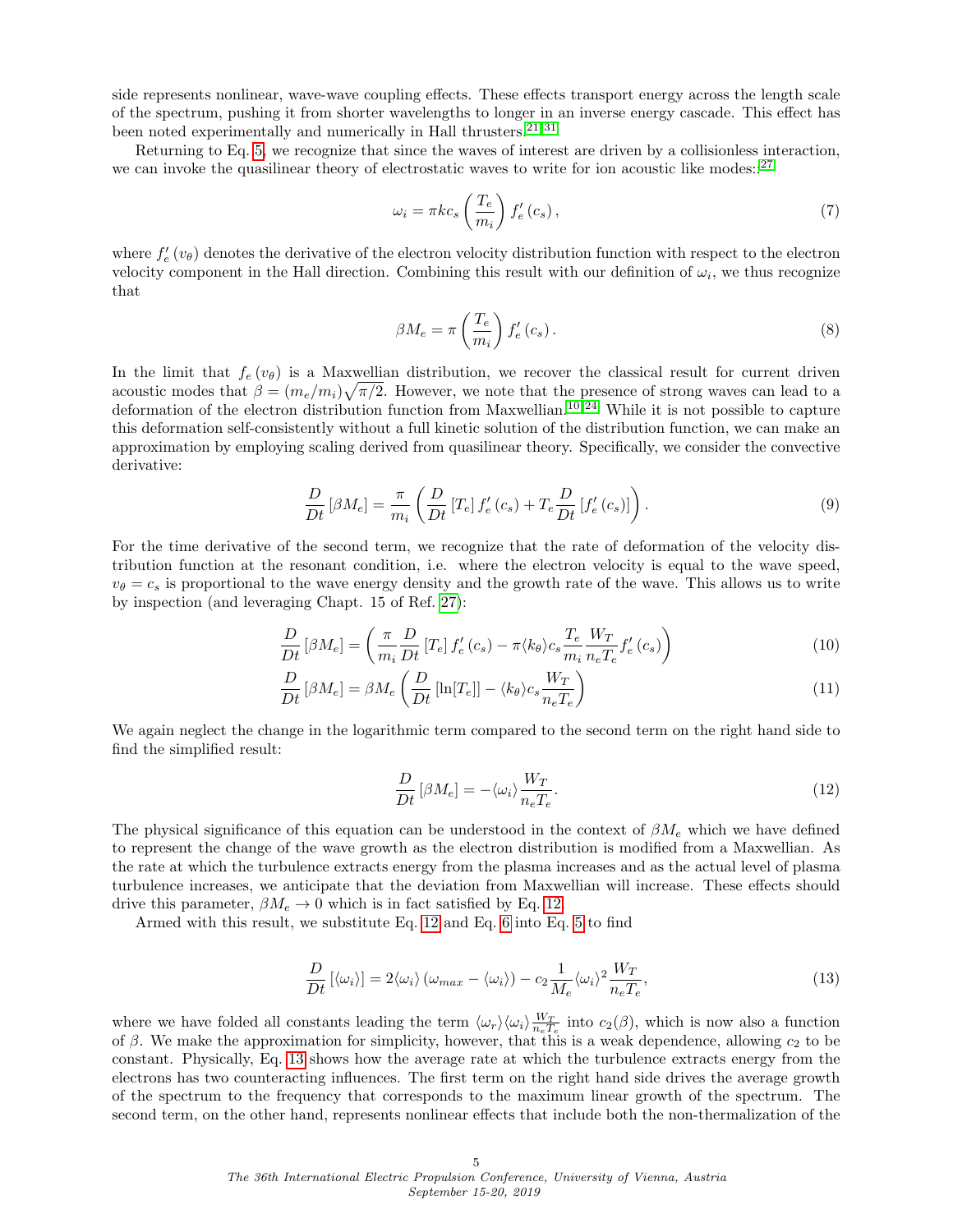electron distribution function as well as an inverse energy cascade across length scales to lower frequency. Both effects work to lower the rate at which the turbulence can extract energy from the background plasma. As a final simplification, we make the assumption that the maximum linear growth rate will scale linearly with the ion plasma frequency.<sup>[10,](#page-10-9) [15](#page-10-10)</sup> This thus allows us to write

$$
\frac{\partial W_T}{\partial t} + \vec{u}_i \cdot \nabla W_T = 2W_T \left( \langle \omega_i \rangle - \langle \omega_{loss} \rangle - \nabla \cdot \vec{u}_i \right). \tag{14}
$$

$$
\frac{\partial \langle \omega_i \rangle}{\partial t} + \vec{u}_i \cdot \nabla \langle \omega_i \rangle = 2 \langle \omega_i \rangle \left( c_1 M_e \omega_{pi} - \langle \omega_i \rangle \right) - c_2 \frac{1}{M_e} \langle \omega_i \rangle^2 \frac{W_T}{n_e T_e}.
$$
\n(15)

Taken together, these expressions represent a two-fluid model for the evolution of the total energy in the plasma turbulence and the evolution of the average rate at which this turbulence extracts energy from the background electrons.

Finally, we invoke quasilinear theory to relate these two average turbulence properties to a scalar that captures their impact of enhanced cross-field current, an anomalous collision frequency:

<span id="page-5-1"></span><span id="page-5-0"></span>
$$
\nu_{AN} = c_3 \sqrt{\frac{m_i}{m_e}} \frac{1}{M_e} \langle \omega_i \rangle \frac{W_T}{n_e T_e},\tag{16}
$$

where we have introduced a third and final scaling constant,  $c_3$ . Eqs. [15](#page-5-0) and [16](#page-5-1) provide a set of governing relations with three fit parameters,  $c_1, c_2$  and  $c_3$  for describing the evolution of key properties of the plasma turbulence in the thruster plume and relating these properties to an effective collision frequency. We note that because of the need to introduce scaling parameters, this model is not self-consistent. The coefficients must be calibrated against data, as has been the case with all closure models applied to Hall thrusters to date. However, the goal, as also envisioned for two-fluid models for the CFD field, is that by introducing additional physical fidelity with this second equation, these coefficients may remain invariant or weakly invariant across multiple Hall thruster configurations and operating conditions. With this results, in mind, we turn in the next section to a proof of concept demonstration of the ability of this model, once calibrated, to re-create the average properties of the plasma turbulence as well as the anomalous electron collision frequency in an actual Hall thrusters.

#### III. Application of model to data

In order to calibrate the model we derived in the previous section, we consider data taken from a laboratory Hall thruster, the H9. The H9 is a 9-kW device that was designed by the NASA Jet Propulsion Laboratory and built in collaboration with the University of Michigan and the Air Force Research Laboratory.[32,](#page-10-22) [33](#page-10-23) The data we consider here and the methods used to generate this data are described in detail in Ref. [34.](#page-11-0) The key measurements we employ for this work were taken along the channel centerline at the 300 V and 15 A operating condition and include electron temperature, density, ion-neutral collision frequency, electron Mach number in the Hall direction, the axial ion velocity, the anomalous collision frequency, and the total wave energy density. We show the first four of these parameters as a function of distance from the thruster exit in Fig. [1.](#page-6-0) The measurements are referenced with respect to the exit plane of the thrust discharge chamber and are normalized by the discharge chamber length. As is consistent with typical Hall thruster operation, the plasma density decreases monotonically with position, and the electron temperature and Mach number both exhibit peaks. These are coincident with the region of peak magnetic and electric field. The ion velocity increases monotonically and then plateau. This is a consequence of the electrostatic acceleration of this species.

To evaluate Eqs. [15](#page-5-0) and [16](#page-5-1) for the plasma parameters shown in Fig. [1,](#page-6-0) we make the steady-state approximation such that we can neglect the time dependent terms, and we assume that ion-neutral collision are the dominant dissipation mechanism for the wave, i.e.  $\langle \omega_{loss} \rangle = \nu_{in}$ . We then integrate the equations numerically from the upstream boundary of the data shown in Fig. [1.](#page-6-0) We make the assumption that the plasma turbulence originates and begins to grow in this region. This is consistent with the physical interpretation that the turbulence is convected by the ion velocity. For the boundary conditions then, we select an initial wave energy density that is a small fraction of the thermal energy  $W_T = 10^{-4} n_e T_e$ . This reflects the fact that the turbulence originates from random fluctuations in the thermal background. For the initial average growth rate, we specify  $\langle \omega_i \rangle = c_1 M_e \omega_{pi}$ , This reflects the assumption that when the waves originate,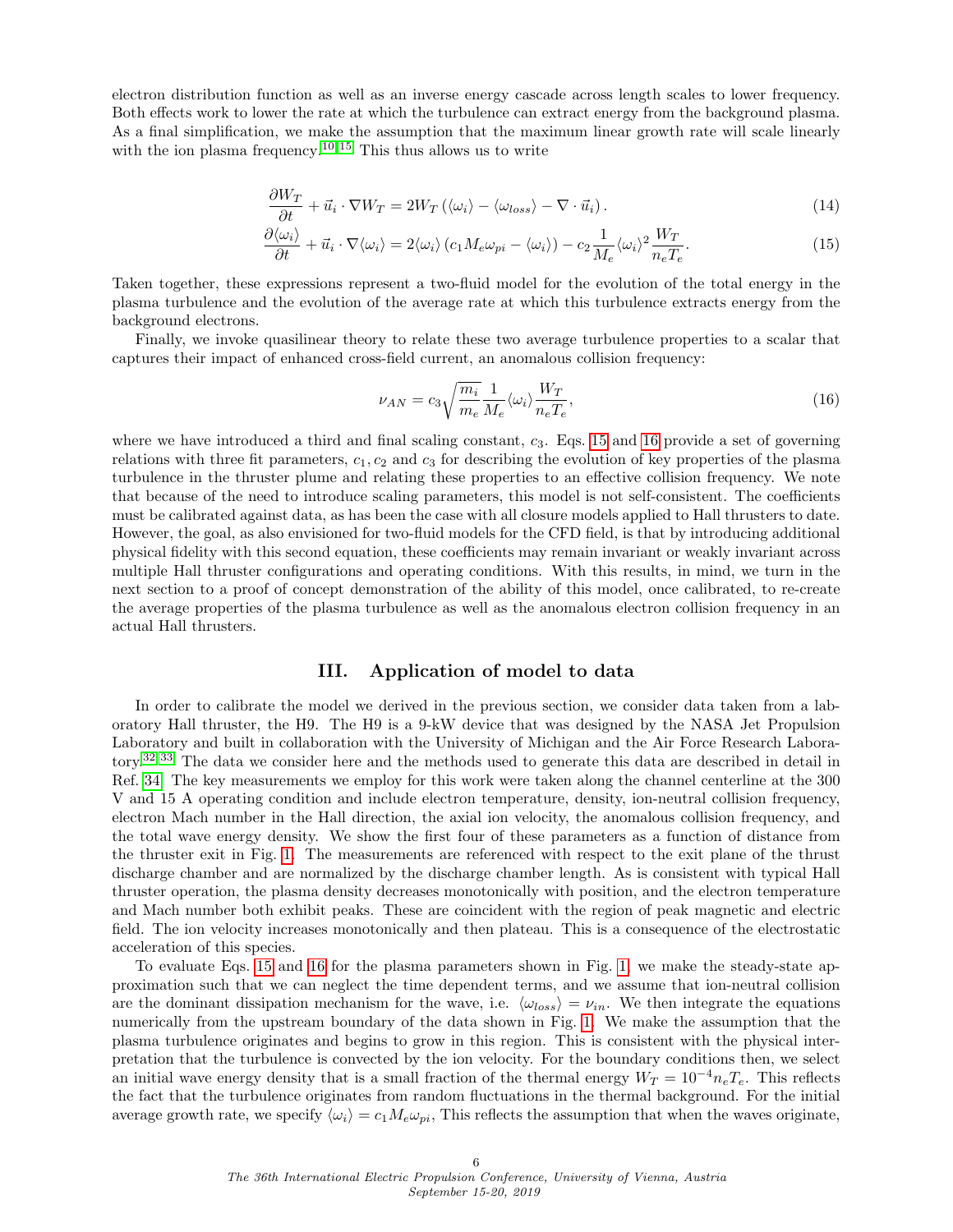<span id="page-6-0"></span>

Figure 1: Measurements from Ref[.31](#page-10-21) along centerline of the a) electron density, b) electron temperature, c) Mach number, and d) ion speed for the H9 Hall thruster operating at 300 V and 15 A. All distances have been normalized by L the length of the discharge chamber.

the average growth of the spectrum will occur at the maximum linear growth rate. With this prescriptions in mind, we show in Fig. [2](#page-6-1) the relative wave energy density, rate of energy extraction from the plasma, and anomalous collision frequency. We also show on these plots the measured values inferred from Ref. ?. While we did not measure the growth rate directly in this other work, we infer it here by solving Eq. ?? for  $\langle \omega_i \rangle$  using the measured values of  $W_T$  and  $\nu_{AN}$ . For the simulation, the calibration coefficients in this were  $c_1 = 0.01, c_2 = 400,$  and  $c_3 = 130$  and were chosen to yield the best fit the measured collision frequency profile.

It is immediately evident from this result that the two-fluid model can be tuned to match with high fidelity the measured collision frequency. Similarly, the trends in the growth rate and the wave energy match over the majority of the length of the discharge  $(z/L = 0.1 - 0.6)$ . The prediction of the inflection point in at  $z = 0.08L$  in the average growth followed by the gradual decrease in distance is particularly notable as it suggests this modified closure model captures a physical trend, the modification of the growth with position due to nonlinear effects. The gradual increase in the wave energy density downstream in both the two-closure and experimental result similarly is consistent with a saturated spectrum that has reached a value limited at a fraction of the thermal energy. With that said, there are marked deviations between the measured and simulated average growth and wave energy density. Most notably, the wave energy density and average growth drops moving upstream while the average growth rate's inflection is not nearly as pronounced as the experimental value. While these values are not reflected experimentally, we note that these two effects do combine in the two equation model to capture the inflection point exhibited in the anomalous collision frequency profile. This minimum in anomalous collision frequency is a common and critical element of Hall thruster discharged.

<span id="page-6-1"></span>

Figure 2: Plots along thruster channel centerline for (a) relative wave energy density, (b) average rate at which energy is extracted from plasma, and (c) the anomalous collision frequency. Red denotes the measurement from Ref. [31](#page-10-21) while black is the result from the two fluid model. Calibration coefficients are.  $c_1 = 0.01$ ,  $c_2 = 400$ , and  $c_3 = 130$ .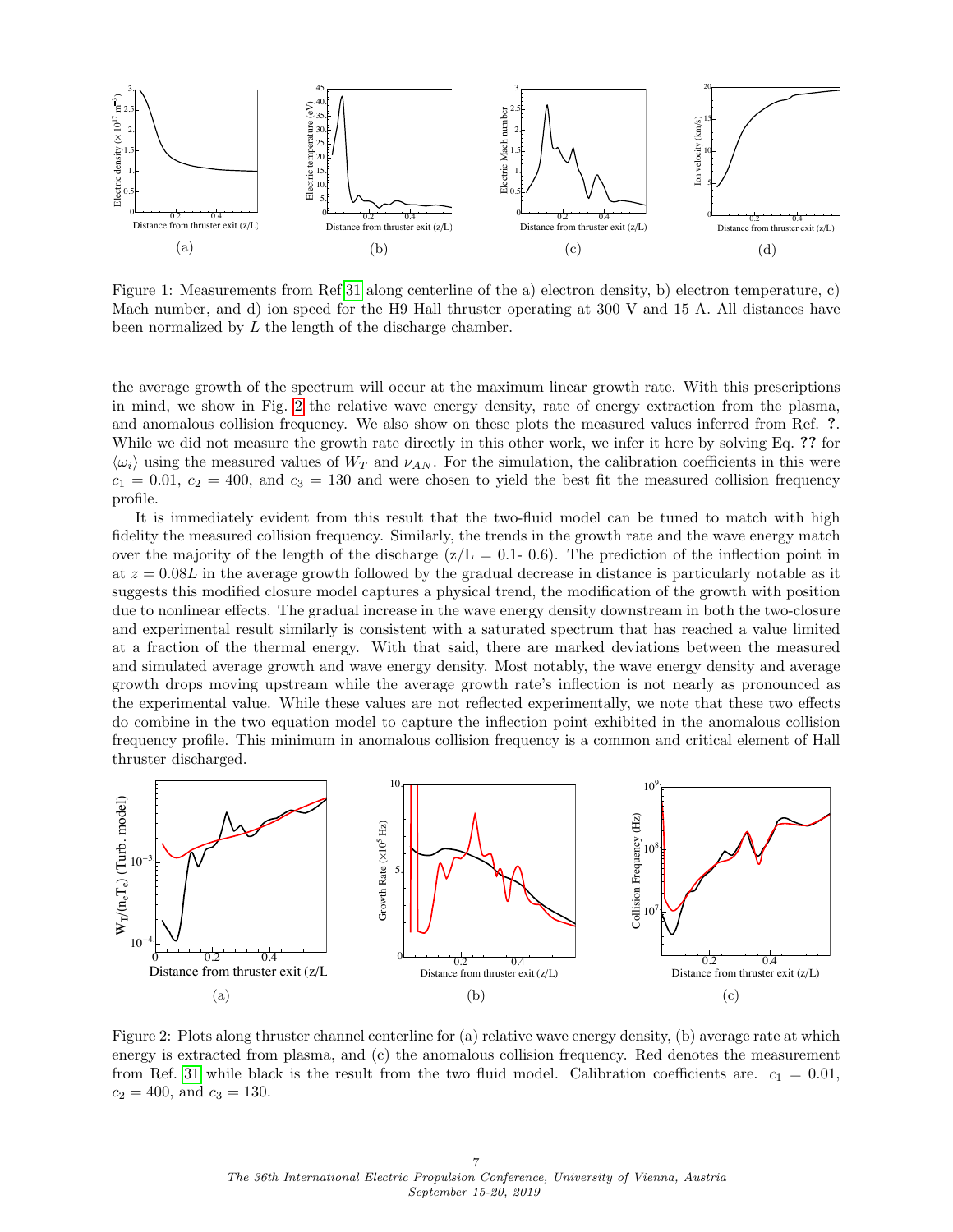#### IV. Discussion

We discuss here the limitations of the two-equation model, its physical significance, and its traceability to classical fluid closures. First, we comment on the disagreement between the two equation model and the experimental results for the average turbulence properties n the upstream region ( $z < 0.2L$ ). While the trends are qualitatively the same–exhibiting inflection points in both cases—the changes in energy and growth rate are more pronounced in the two-equation result. Notably, however, it is the product of these two values, Eq. ??, that yields the anomalous collision frequency. So, even though the two-fluid equation model does not predict the same degree of change for each parameter, their products do seem to yield the same quantitative trends in collision frequency. From a practical perspective, the two-fluid closure still yields an accurate prediction. With that said, one possible explanation for this discrepancy may be traced to the choice of boundary conditions in solving the two equation model. We chose parameters that reflected the physical intuition that the plasma turbulence originates near  $z = 0$ , i.e. where we were able to collect data. In practice, in reviewing the experimental results, it appears as if the turbulence may already have reached a saturated state. Our two-fluid model predicts a rapid increase to reach saturation. This may also occur in the real system but potentially upstream of where we can measure.

Leaving aside the comparison with experiment, we note that we have only presented here model predictions for one set of calibration parameters. In practice, we found that this combination is not unique in yielding profiles qualitatively similar with those shown in Fig. [2.](#page-6-1) This opens the question of not only uniqueness but extensibility. Performing calibrations on additional datasets in principle would help narrow down the range of coefficients. However, it is not clear if the same coefficient combination will extend to different thrusters. Indeed, this is a known problem with all data-driven closure for Hall thrusters.[16](#page-10-3) One of our goals in deriving a more physics-based model was to help introduce sufficient fidelity that these coefficients may be approximately constant. This has proved to be the case for many classical fluid turbulent models.<sup>[22](#page-10-12)</sup> This question of this constancy, however, only will be resolved with additional data runs.

As a final comment, we remark on the parallels of the result we have derived here with similar closures commonly employed in CFD simulations. In structure and form, our result most closely resembles the  $k - \epsilon$ turbulence model in which the turbulent energy, k, and the dissipation rate,  $\epsilon$ , of the turbulence are modeled. In the case of these classical fluid, the energy cascades are to shorter length scales where the turbulent energy is ultimately dissipated. The dissipation mechanisms are poorly understand whereas the energy source for the turbulence, shear flow, are better known. As a result, the governing equation is formulated in terms of the unknown dissipation rate. In our case, we also model the turbulent energy; however, while we have a firm understanding of the dissipation mechanisms (collisions and ion-Landau damping), the rate at which energy is extracted from the plasma flow is not as well understood. This is because of the presence of non-linear effects that can give rise to inverse energy cascades and non-Maxwellian distributions. As a consequence, we have elected instead to develop a model for the growth rate of the turbulence,  $\langle \omega_i \rangle$  instead of its dissipation.

Although the physical parameters that are modeled thus are different, in comparing classical fluid closures to the results we have derived here (Eq. [15\)](#page-5-0), we see that that the equations are closely paralleled. Just as with CFD models (Chapter 4 of Ref. [22\)](#page-10-12), our governing equation for the rate of change of energy in the turbulence has source terms that depend linearly and quadratically on the rate of change. We also have a term that approximates nonlinear effects related to the plasma energy diffusion across length scales just. A term diffusion similar in function appears in the  $k - \epsilon$  closure that captures diffusion of the turbulence. With these parallels in mind, we should note that the same cautionary notes as found in classical reduced fidelity turbulence modeling also apply to our configuration. In particular, we have made a number of simplifications and approximations ("drastic surgery" in the language of Ref. [22\)](#page-10-12) to the governing wave energy equation to arrive at a simplified fluid-like two-equation model. While our intention has been to ground this result in first-principles work to the highest degree possible, the resulting expressions are not entirely physics-based. We have sacrificed in some cases fidelity in favor of expediency and a tractable form that approximates the physical processes. The efficacy of making this trade, particular as to whether or not it permits extensibility to other systems, remains to be resolved. Indeed, all of the work we have done here as focused exclusively on the derivation and validation of the two equation model. This has been independent of a full fluid simulation. The ultimate test of the model efficacy will be to integrate the two equations into an existing Hall thruster numerical code to calibrate and benchmark against experimental measurements.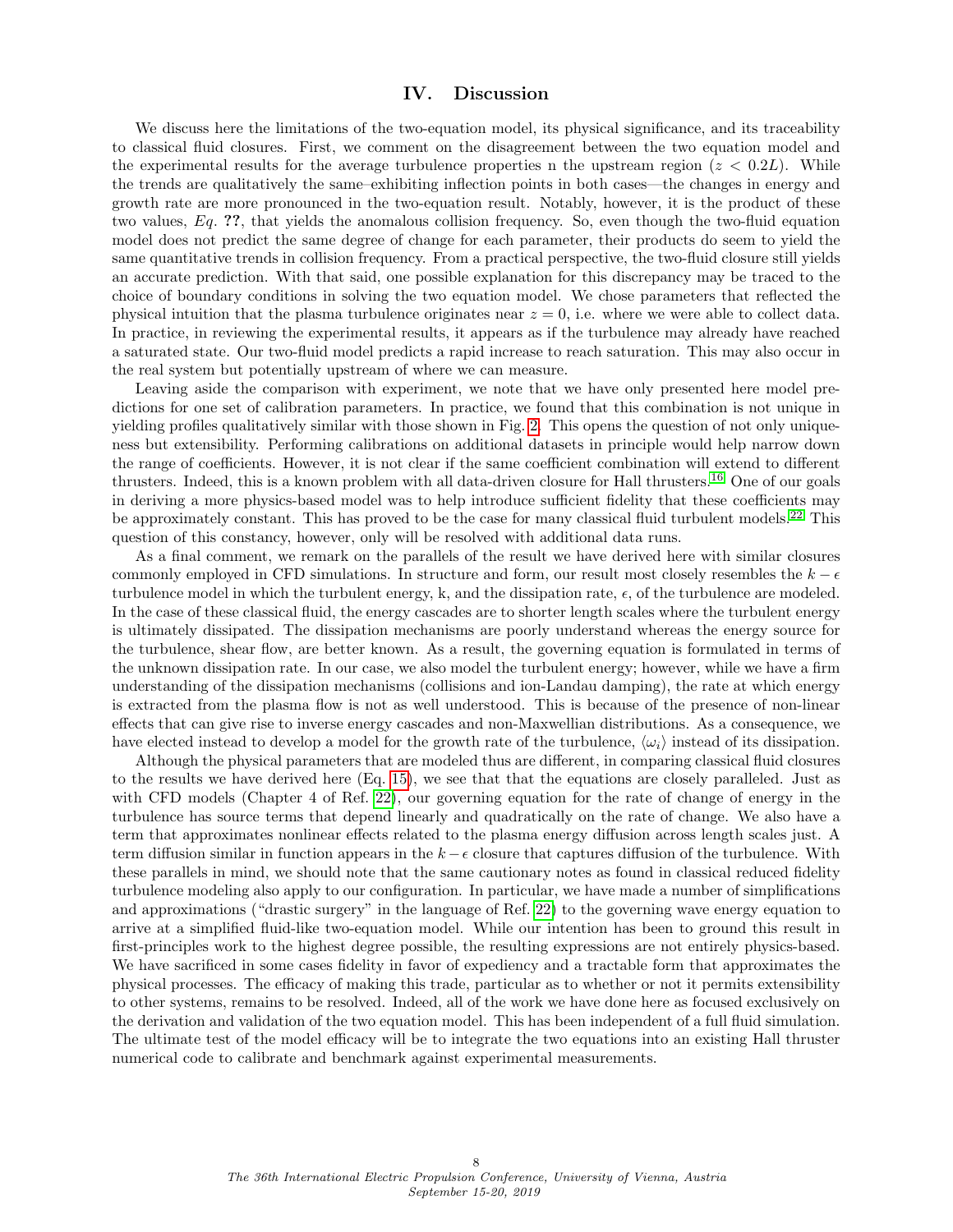# V. Conclusion

The goal of this work has been to introduce a two-fluid closure model, similar in form to the classical  $k - \epsilon$  fluid turbulence model, that is capable of capturing the more nuanced effects associated with the development of plasma turbulence in a Hall thruster. In particular, by introducing a new equation for the evolution of the rate at which the turbulence extracts energy from the Hall current, we have been able to develop approximations for nonlinear effects including wave-wave coupling and the deviation of the electron distribution function from a thermalized state. We have applied this two-equation model to experimental data from a 9-kW class Hall thruster and shown that we can re-create salient trends in the plasma turbulence properties as well as their impact on the effective collision frequency of the electrons. Most notably, our results have shown that downstream of the region of peak electron Mach number, the turbulent energy growth is approximately saturated and the average growth rate decreases. We similarly have been able to re-create both qualitatively and quantitatively the measured electron collision frequency profile.

Despite the qualitative agreement between the model and experiment, we have also found limitations in its fidelity and use. In particular, we have noted discrepancies between the predicted turbulence properties and measurements in the vicinity of the peak Mach number. Interestingly, however, the deviations in wave energy an growth rate effectively cancel one another, thus still resulting in a calculated collision frequency that matched experiments with high fidelity. As another major limitation, we also have noted that the derived model still requires calibration against experimental data. This need to calibrate is a direct result of the fact that the model is inherently reduced fidelity. We are representing inherently kinetic effects in a fluid framework. While there are only three calibration coefficients, they are not unique, and it remains to be seen how extensible these will be to different thruster configurations.

Ultimately, the challenge of closure for Hall thrusters, remains a pressing issue for the practical, fluidbased modeling of these devices. The work we have presented here represents the next step in developing improved closure models. If properly and rigorously calibrated, the ultimate intention is that this tool can be used to build predictive capabilities.

#### Acknowledgments

This work was supported by an Air Force Office of Scientific Research Young Investigator Program award

## <span id="page-8-0"></span>Appendix

.

We derive in the following a governing equation for the average component of the wave vector in the Hall direction. To this end, we we begin by taking the first moment with respect to  $\vec{k}$  of the plasma wave kinetic equation (Eq. [1\)](#page-2-0):

$$
\frac{\partial \left[ \langle \vec{k} \rangle N_T \right]}{\partial t} + \vec{\nabla} \cdot \left( N_T \langle \vec{k} \rangle \vec{v}_g \right) + N_T \langle \nabla \omega_r \rangle = 2N_T \langle \omega_i \vec{k} \rangle - 2 \langle \vec{k} \rangle \langle \omega_{loss} \rangle N_T + N_T \langle \vec{k} \mathcal{C} \left[ N_{\vec{k}}, N_{\vec{k'}} \right] \rangle, \tag{17}
$$

where we have assumed the loss rate is independent of wave vector,  $\vec{k}$ . We express this result in the nonconservative form by combining with the zeroth-order equation (Eq. [2\)](#page-3-0):

$$
N_T \frac{\partial \langle \vec{k} \rangle}{\partial t} + \vec{v}_g \vec{\nabla} \cdot \left( N_T \langle \vec{k} \rangle \right) + N_T \langle \nabla \omega_r \rangle = 2N_T \left( \langle \omega_i \vec{k} \rangle - \langle \vec{k} \rangle \langle \omega_i \rangle \right) + N_T \langle \vec{k} \mathcal{C} \left[ N_{\vec{k}}, N_{\vec{k'}} \right] \rangle, \tag{18}
$$

We are interested in examining the azimuthal component of this governing equation. To this end, we make the approximation that the second an third terms on the left hand side represent the spatial convection of the wavevector to write

$$
\frac{\partial \langle k_{\theta} \rangle}{\partial t} + \vec{u}_i \cdot \nabla \langle k_{\theta} \rangle = 2 \left( \langle \omega_i k_{\theta} \rangle - \langle k_{\theta} \rangle \langle \omega_i \rangle \right) + \langle \vec{k} \mathcal{C} \left[ N_{\vec{k}}, N_{\vec{k'}} \right] \rangle_{\theta}.
$$
 (19)

This expression represents the evolution of the average wavenumber of the spectrum. Physically, it can be interpreted as the wavenumber most of the energy in the spectrum is located. In the absence of source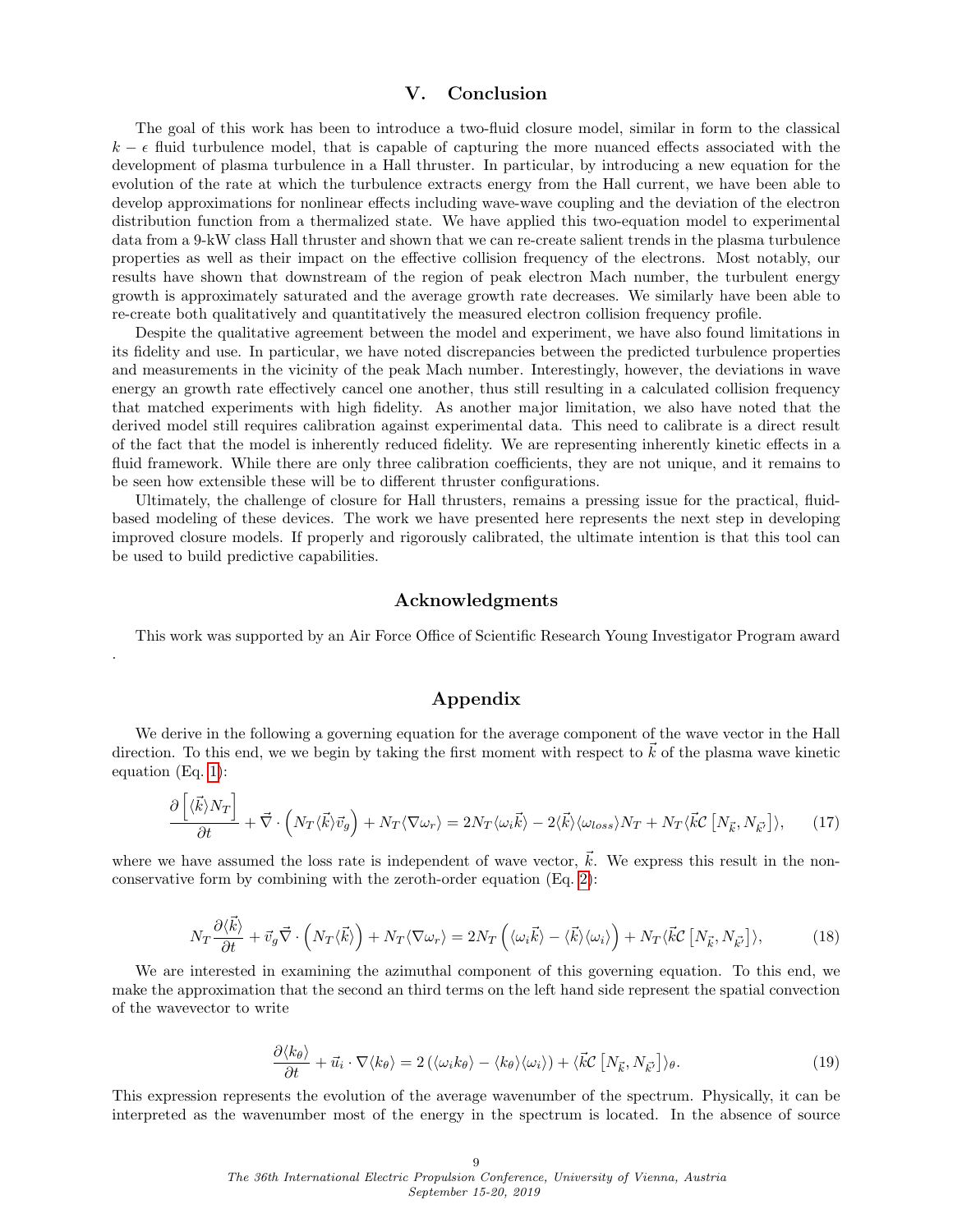terms (the right hand side is zero), the average wavenumber remains constant as the turbulence is convected through the thruster. The right hand side, however, behaves as sources and sinks which work to re-distribute the average value of this wavenumber. The expressions on the right hand side in the current form are not tractable. They require higher moments of the plasma wave kinetic equation (e.g.  $\omega_i k_\theta$ . Taking these higher moments naturally would introduce even higher moments, thus inviting a separate question of closure. Similarly, the form for the collisional operator, which works to re-distribute energy in the turbulent spectrum nonlinearly, remains unknown. To truncate the series, we make a number of simplifications inspired by physical arguments for these higher order terms. This is keeping with the spirit of more classical CFD closures where many of the sources terms are derived based on physical arguments rather than precise first principles.[22](#page-10-12)

With this in mind, we first make the following equivalence:

<span id="page-9-1"></span>
$$
(\langle \omega_i k_{\theta} \rangle - \langle k_{\theta} \rangle \langle \omega_i \rangle) = -2 \langle \omega_i \rangle (\langle k_{\theta} \rangle - c_1 k_{max}) \tag{20}
$$

where  $c_1$  is a constant and  $k_{max}$  the wavenumber corresponding to the theoretical maximum growth for the electrostatic modes propagating in the plasma. Writing this expression in this can be interpreted as the wave equivalent of species drag that results from ionization. Physically, this form suggests that when a plasmon is created by drawing energy from the Hall effect drift, the plasmon is created at the wavelength corresponding to maximum growth. This is typically at much shorter length scales. This shifts the momentum in the power spectrum to this wavelength. Functionally, this term drives the average wavenumber to a value corresponding to the wavelength of maximum growth. For the second unknown component in Eq. [19,](#page-8-0) the collisional term, we draw inspiration from the first-principles collision operator that exists in the kinetic formulation of the Boltzmann equation for plasma species. Specifically, just as the interspecies collisional operator serves to thermalize the species,  $C$  includes the effects of nonlinear wave-wave and wave-wave-particle coupling that re-distribute the energy across length scales in the turbulence, driving the distribution to some equilibrium shape. With this parallel in mind, we note that the species collision operator is formulated as diffusion term in velocity space. Since k in the plasma wave kinetic is the analog of  $\vec{v}$ , we similarly represent C as a collision operator:

$$
\langle \vec{k} \mathcal{C} \left[ N_{\vec{k}}, N_{\vec{k'}} \right] \rangle_{\theta} = -\frac{\partial}{\partial k_{\theta}} \left[ D_{k_{\theta}} \frac{\partial}{\partial k_{\theta}} N_{k_{\theta}} \right], \tag{21}
$$

where we have introduced a diffusion operator for spread in wavenumber space. We propose a phenomenological form for this diffusion operator following the standard definition:

$$
D_{k_{\theta}} = \frac{\Delta k_{\theta}^2}{\Delta t} \tag{22}
$$

where $\Delta k_{\theta}$  represents the movement across length-scales induced by nonlinear interactions and  $\Delta t$  is the characteristic time for each of these interactions. By dimensional analysis, we thus approximate

$$
D_{k_{\theta}} = c_2 k_{\theta}^2 \langle \omega_r \rangle \frac{W_T}{n_e T_e},\tag{23}
$$

where  $c_2$  is a constant, and we have assumed the average movement in k-space scales with the value of  $k_\theta$ and the characteristic time scale for interactions is the average frequency of the spectrum scaled by the wave energy density. These scalings reflect the fact that we anticipate smaller wavelength modes (higher k) will diffuse faster and that the rate of nonlinear wave interactions, intuitively, is moderated by the amplitude of the total energy in the turbulent spectrum. Armed with this result and Eq. [20,](#page-9-1) we thus can write Eq. [19](#page-8-0) in the finalized form

$$
\frac{\partial \langle k_{\theta} \rangle}{\partial t} + \vec{u}_i \cdot \nabla \langle k_{\theta} \rangle = 2 \langle \omega_i \rangle \left( k_{max} - \langle k_{\theta} \rangle \right) - c_2 \langle \omega_r \rangle \langle k_{\theta} \rangle \frac{W_T}{n_e T_e}.
$$
\n(24)

## References

<span id="page-9-0"></span><sup>1</sup> Boeuf, J.-P., "Tutorial: Physics and modeling of Hall thrusters," Journal of Applied Physics, Vol. 121, No. 1, 2019/09/14 2017, pp. 011101.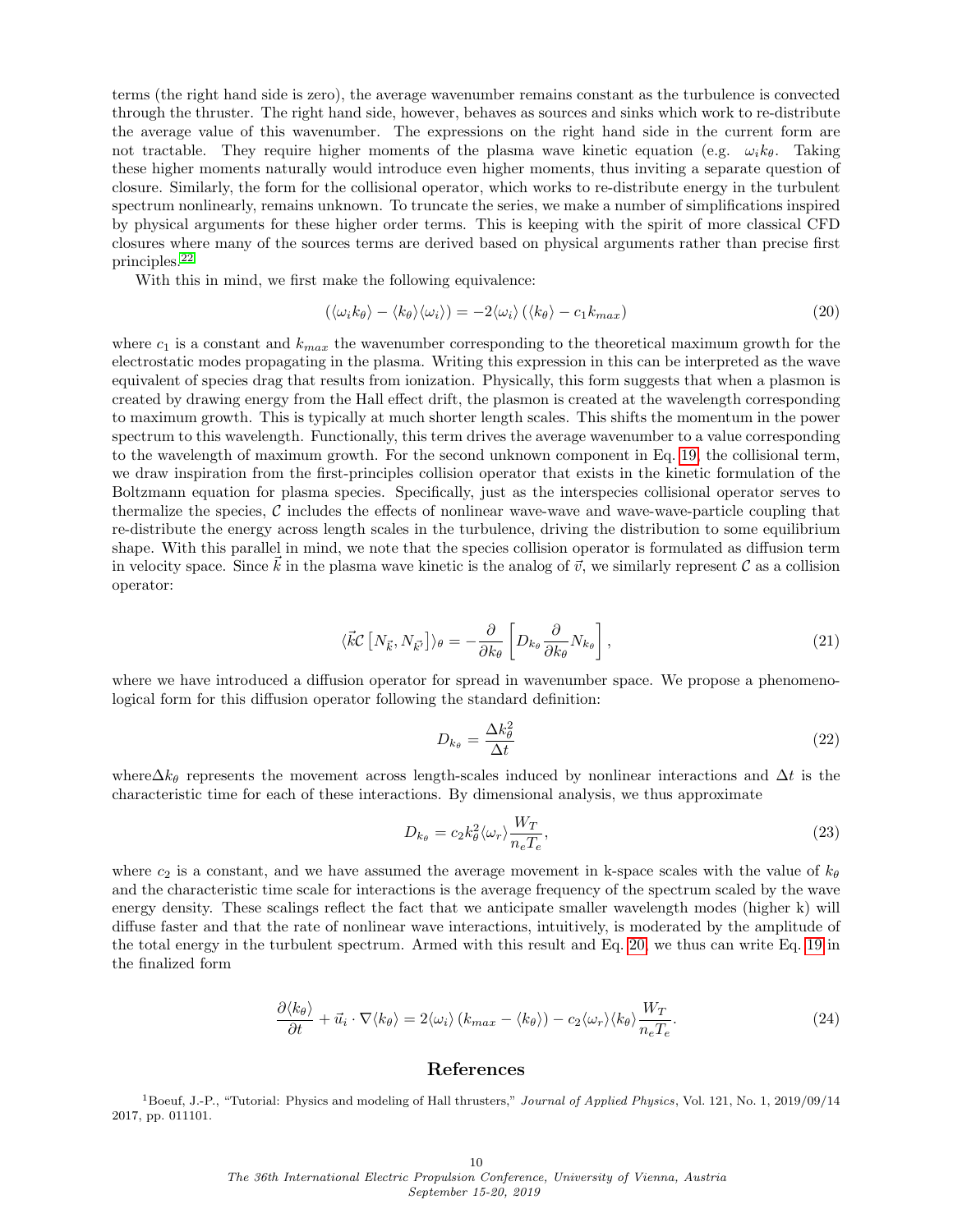<span id="page-10-0"></span><sup>2</sup>Fife, J. M. and Martinez-Sanchez, M., "Two-Dimensional Hybrid Particle-in-Cell (PIC) Modeling of Hall Thrusters," Proceedings of the 24th International Electric Propulsion Conference, No. IEPC-95-24, 1995.

<span id="page-10-1"></span><sup>3</sup>Mikellides, I. G. and Katz, I., "Numerical Simulations of Hall-effect Plasma Accelerators on a Magnetic-Field-Aligned Mesh," Physical Review E, Vol. 86, No. 4, 2012, pp. 1–17.

<sup>4</sup>Barral, S., Makowski, K., Peradzyński, Z., Gascon, N., and Dudeck, M., "Wall material effects in stationary plasma thrusters. II. Near-wall and in-wall conductivity," Physics of Plasmas, Vol. 10, No. 10, 2003, pp. 4137–4152.

 ${}^5$ Cappelli, M. A., Young, C. V., Cha, E., and Fernandez, E., "A zero-equation turbulence model for two-dimensional hybrid Hall thruster simulations," Physics of Plasmas, Vol. 22, No. 11, 2015.

<sup>6</sup>Garrigues, L., Hagelaar, G. J., Boniface, C., and Boeuf, J. P., "Anomalous conductivity and secondary electron emission in Hall effect thrusters," Journal of Applied Physics, Vol. 100, No. 12, 2006.

<sup>7</sup>Hofer, R., Katz, I., Mikellides, I., Goebel, D. M., Jameson, K. K., Sullivan, R. M., and Johnson, L. K., "Efficacy of Electron Mobility Models in Hybrid-PIC Hall Thruster Simulations," Proceedings of the 44th AIAA Joint Propulsion Conference, No. AIAA-2008-4924, 2008.

<span id="page-10-6"></span><sup>8</sup>Katz, I., Mikellides, I. G., Jorns, B. a., and Ortega, A. L., "Hall2De Simulations with an Anomalous Transport Model," Proceedings of the 34th International Electric Propulsion Conference, No. IEPC-2015-402, 2015.

<sup>9</sup>Koo, J. W. and Boyd, I. D., "Modeling of anomalous electron mobility in Hall thrusters," Physics of Plasmas, Vol. 13, No. 3, 2006, pp. 1–7.

<span id="page-10-9"></span> $10$ Lafleur, T., Baalrud, S. D., and Chabert, P., "Theory for the anomalous electron transport in Hall effect thrusters. I. Insights from particle-in-cell simulations," Physics of Plasmas, Vol. 23, No. 5, 2016.

<span id="page-10-7"></span> $11$ Mikellides, I., Ortega, A., Katz, I., and Jorns, B., "Hall2De simulations with a first-principles electron transport model based on the electron cyclotron drift instability," , No. AIAA-2016-4618.

 $12$ Morozov, A. I. and Savelyev, V. V., Fundamentals of Stationary Plasma Thruster Theory, Springer US, Boston, MA, 2000, pp. 203–391.

<sup>13</sup>Reza, M., Faraji, F., Andreussi, T., and Andrenucci, M., "A Model for Turbulence-Induced Electron Transport in Hall Thrusters," , No. IEPC-2017-367.

<sup>14</sup>Scharfe, M. K., Thomas, C. A., Scharfe, D. B., Gascon, N., Cappelli, M. A., and Fernandez, E., "Shear-Based Model for Electron Transport in 2D Hybrid Hall Thruster Simulations," IEEE Transactions on Plasma Science, Vol. 36, No. July, 2007, pp. 1–10.

<span id="page-10-10"></span><sup>15</sup>Katz, I., Lopez Ortega, A., Jorns, B., and Mikellides, I., "Growth and saturation of ion acoustic waves in hall thrusters," , No. AIAA-2016-4534.

<span id="page-10-3"></span><sup>16</sup>Jorns, B., "Predictive, Data-Driven Model for the Anomalous Electron Collision Frequency in a Hall Effect Thruster," Plasma Sources Science and Technology, Vol. 27, No. 104007, 2018.

<span id="page-10-2"></span><sup>17</sup>Lopez Ortega, A., Katz, I., and Chaplin, V., "A First-Principles Model Based on Saturation of the Electron Cyclotron Drift Instability for Electron Transport in Hydrodynamics Simulations of Hall Thruster Plasmas," 35th International Electric Propulsion ConferenceGeorgia Institute of Technology, Atlanta, Georgia \* USA, IEPC-2017-178.

<span id="page-10-4"></span><sup>18</sup>Adam, J. C., Héron, A., and Laval, G., "Study of stationary plasma thrusters using two-dimensional fully kinetic simulations," Physics of Plasmas, Vol. 11, No. 1, 2004, pp. 295–305.

<span id="page-10-5"></span><sup>19</sup>Tsikata, S., Lemoine, N., Pisarev, V., and Gísillon, D. M., "Dispersion relations of electron density fluctuations in a Hall thruster plasma, observed by collective light scattering," Physics of Plasmas, Vol. 16, No. 3, 2009, pp. 1–10.

<span id="page-10-8"></span> $^{20}$ Davidson, R. C. and Krall, N. A., "Anomalous transport in high-temperature plasmas with applications to solenoidal fusion systems," Nuclear Fusion, Vol. 17, No. 6, 1977, pp. 1313–1372.

<span id="page-10-12"></span><span id="page-10-11"></span><sup>21</sup>Janhunen, S., Smolyakov, A., Chapurin, O., Sydorenko, D., Kaganovich, I., and Raitses, Y., "Nonlinear structures and anomalous transport in partially magnetized EB plasmas," Physics of Plasmas, Vol. 25, No. 1, 2019/09/14 2017, pp. 011608.  $^{22}$ Wilcox, D. C., Turbulence Modeling for CFD, DCW Industries, Incorporated, 1994.

<span id="page-10-13"></span> $^{23}$ Cavalier, J., Lemoine, N., Bonhomme, G., Tsikata, S., Honoré, C., and Grésillon, D., "Hall thruster plasma fluctuations identified as the EB electron drift instability: Modeling and fitting on experimental data," Physics of Plasmas, Vol. 20, No. 8, 2013, pp. 082107–082107.

<span id="page-10-14"></span><sup>24</sup>Lafleur, T., Martorelli, R., Chabert, P., and Bourdon, A., "Anomalous electron transport in Hall-effect thrusters: Comparison between quasi-linear kinetic theory and particle-in-cell simulations," Physics of Plasmas, Vol. 25, No. 6, 2018.

<span id="page-10-15"></span><sup>25</sup>Brown, Z. A. and Jorns, B. A., "Dispersion relation measurements of plasma modes in the near-field plume of a 9-kW magnetically shielded thruster," , No. IEPC-2017-387.

<span id="page-10-16"></span><sup>26</sup>Brown, Z. and Jorns, B. A., "Spatial Evolution of Plasma Waves in the Near-field of a Magnetically Shielded Hall Thruster," 54th AIAA Joint Propulsion Conference2018 Joint Propulsion Conference, 2018, pp. AIAA–2018–4423.

<span id="page-10-18"></span><span id="page-10-17"></span><sup>27</sup>Stix, T. H., Waves in Plasmas, American Inst. of Physics, 1992.

 $^{28}$ Sagdeev, R. Z. and Galeev, A., *Nonlinear plasma theory*, Frontiers in physics, W. A. Benjamin, 1969.

<span id="page-10-19"></span> $^{29}$ Tsytovich, V. N. and Haar, D. T., An Introduction to the Theory of Plasma Turbulence: International Series of Monographs in Natural Philosophy, Elsevier Science, 2016.

<span id="page-10-20"></span> $30K$ oshkarov, O., Smolyakov, A., Raitses, Y., and Kaganovich, I., "Self-Organization, Structures, and Anomalous Transport in Turbulent Partially Magnetized Plasmas with Crossed Electric and Magnetic Fields," Physical Review Letters, Vol. 122, No. 18, 05 2019, pp. 185001–.

<span id="page-10-21"></span> $31Brown, Z.$  and Jorns, B., "Spatial Evolution of Small Wavelength Fluctuations in a Hall Thruster," Submitted., 2019.

<span id="page-10-22"></span> $32H$ ofer, R., Cusson, S., Lobbia, R., and Gallimore, A., "The H9 Magnetically Shielded Hall Thruster," Proceedings of the 35th International Electric Propulsion Conference, No. IEPC-2017-232, 2017.

<span id="page-10-23"></span><sup>33</sup>Cusson, S. E., Hofer, R., Lobbia, R., Jorns, B., and Gallimore, A., "Performance of the H9 Magnetically Shielded Hall Thrusters," Proceedings of the 35th International Electric Propulsion Conference, No. IEPC-2017-239, 2017.